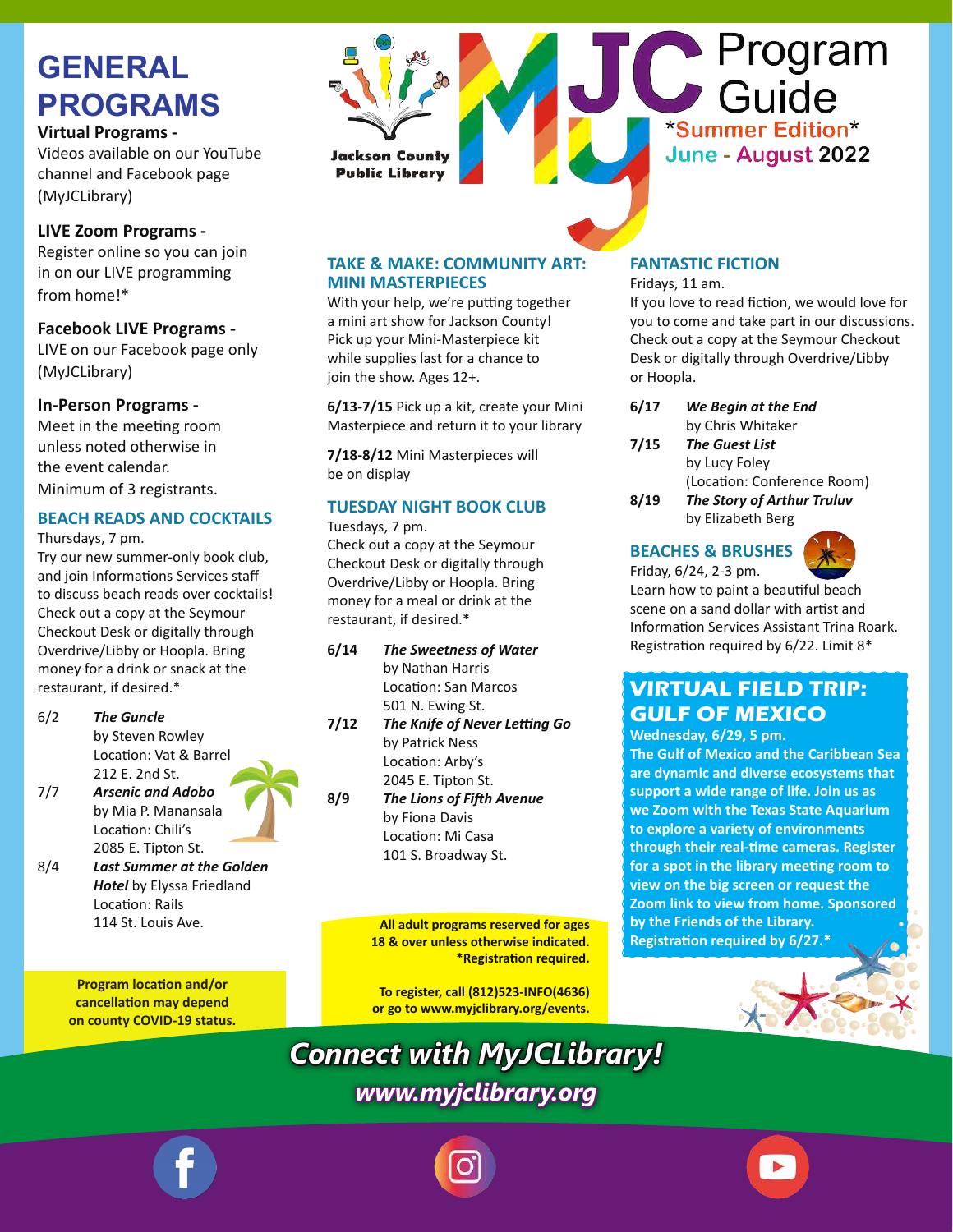#### **GREEN CLEANING**

Saturday, 7/2, 2-3 pm. Learn how to make your own cleaning products, safe and easy with self-proclaimed clean freak Information Services Assistant Hillary Pacheco. Registration required by 6/28. Limit 8\*

#### **SAVING SEEDS**

Tuesday, 7/5, 2 pm Learn how to harvest and save your own seeds with Information Services Assistant Trina Roark. Registration required by 7/2.\*

#### **L.A.R.P.: TALES FROM THE OL' RED HEN** See Teen Programs for details.

#### **VIRTUAL PRESERVING THE HARVEST**

Friday, 8/12, 2 pm.

After your garden has yielded a bumper crop of vegetables and you can't give any more away, what will you do with the surplus? Mark Lyons from Green Thumb at Your Service will give options, including canning, freezing, dehydrating and other winter storage techniques. Join us in the meeting room at the Seymour or Crothersville Library or request the Zoom login to view from home. If you can't make it, the video will be available for a week following the program! Sponsored by the Friends of the Library. Registration required by 8/10.\*

#### **PLARN PROJECTS**

Tuesday, 8/16, 4 pm.

Recycle those plastic grocery bags and make cool stuff! Information Services Assistant Kathi Linz will demonstrate how to make and use plarn for useful and fun items. Registration required by 8/13.\*

#### **ZOOM: RECYCLING & YOU**

Tuesday, 8/23, 6-7 pm.

A Rumpke representative discusses what you can recycle, what happens to your recycling, and how we can make a difference as a community. Registration required by 8/22.\*

#### **WHEN CAN I RETIRE?!**

Saturday, 8/27, 2 pm.

Are you ready to retire? Want to know what the next steps are? Get answers to your questions about retirement from Matt Baker, Financial Advisor with Edward Jones of Seymour. Registration required by 8/25.\*

> **Program location and/or cancellation may depend on county COVID-19 status.**

# **L.A.R.P.**<br>Tales from the Ol' Red Hen

Saturday, 7/9 10 am-12:30 pm at Gaiser Park

> THE OL' RED HEN IS IN NEED OF **ADVENTURERS TO SOLVE OUR QUESTS.**

FAMILY FRIENDLY COSTUMES ARE ENCOURAGED, BUT NOT REQUIRED.

ALL PARTICIPANTS MUST SIGN WAIVERS. AGES 12-17 MUST HAVE WAIVERS SIGNED BY A GUARDIAN. PLEASE SEE STAFF FOR WAIVERS. REGISTRATION IS PREFERRED BY 7/7. AGES 12-.

523-INFO (4636)

# **OCEANS OF POSSIBILITIES** Summer Learning Program

**SCHNECK** 



**STATE BANK** OF MEDORA

# **Sponsors**

AES Automotive Equipment Specialist Aisin Drivetrain, Inc. Beatty Insurance Bode Electric Fraternal Order of Eagles Grindlay & Grindlay Indiana American Water Jackson County Co-op Credit Union Jackson County Dental Jackson Lodge #146 F&AM

> 1852 Cafe Austin Dairy Queen Brickyard Lumber Brooklyn Pizza Company Castle Games Don's Diner

Klaes Chiropractic Clinic Klaes Image Productions Knights of Columbus Lorenzo Bevers Braman & Connell PSI IOTA XI Sorority Schneck Medical Center Seymour Noon Lions Seymour Pediatrics Skaggs Builders State Bank of Medora

**AMERICAN WATER** 

### **Donors**

Rails Craft Brew & Eatery Reed's Place Schwätzer's German Restaurant Seymour Healthy Zone Shields Park Pool Squire Boone Caverns Thirsty Sportsman

The Magic of Books Bookstore White's Pizza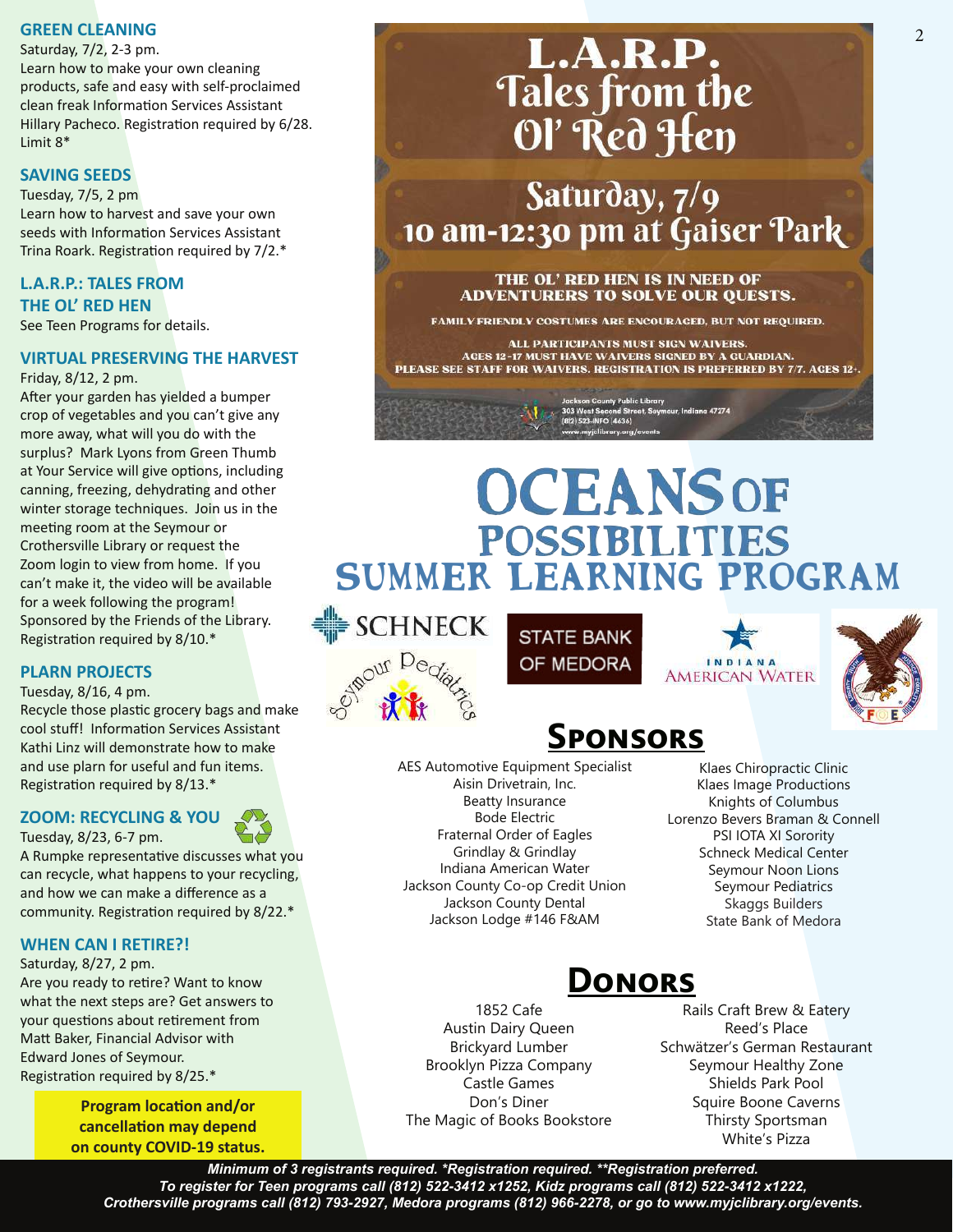## **TEEN PROGRAMS GRADES 6-12**

#### **Virtual Programs -**

Videos available on our YouTube channel, Facebook page (Jackson County Public Library Teen Scene) and Instagram

#### **In-Person Programs -**

Meet in the Teen Scene unless noted otherwise in the event calendar. Minimum of 3 registrants.

#### **POSSIBILITY PINS**

Monday, 6/6, 2-3 pm. Come customize your own ocean-themed clay pins. From sushi to seashells, the possibilities for these pins are endless. Limit 10

#### **MANA CRYPT MANIA**

Mondays, 6/13, 7/25, 8/8, 1-2 pm. If you're just starting out, want to test a new deck, or enjoy casual play, bring your commander decks to our Monday Magic the Gathering program for Teens.

#### **TEEN DISCORD**

Thursdays 4-5:15 pm. Join our JCPL Teen Discord server. Ages 13-18.

- 6/16 Virtual telephone.
- 7/14 MMORPG & Mangia: Play an MMORPG with friends while you eat dinner.
- 8/18 Weeb Night: Discuss your favorite anime or manga and game with friends.

#### **VR DAYS**

Saturdays, 6/18, 7/16, 8/13, 2-4 pm. Drop-in and use our Playstation VR.

#### **T.A.G.**

Mondays, 6/20, 7/18, 8/15, 4-5 pm. Members meet monthly to discuss current teen trends and interests, help with programming, and suggest items for the library to purchase. Attendees must have an application on file before coming to a meeting.

> **Program location and/or cancellation may depend on county COVID-19 status.**

#### **SCENE READING: TEEN BOOK CLUB**

Tuesdays, 4-5 pm. Grades 6-12. Come join in on the discussion! Read the book of the month or bring your own to talk about.

| 6/28 | Fable                        |  |  |  |
|------|------------------------------|--|--|--|
|      | by Adrienne Young            |  |  |  |
| 7/26 | <b>Fire Keepers Daughter</b> |  |  |  |
|      | by Angeline Boulley          |  |  |  |
| 8/23 | All is Fair                  |  |  |  |
|      | by Dee Garretson             |  |  |  |

#### **L.A.R.P.: TALES FROM THE OL' RED HEN**

Saturday, 7/9, 10 am-12:30 pm, at Gaiser Park. The Ol' Red Hen is in need of adventurers to solve our quests. Be prepared for training, fighting (with foam/soft weapons), searching, and more! Family-friendly costumes are encouraged, but not required. A waiver must be signed to participate. Ages 12+. Registration is preferred by 7/7.\*\*

#### **OCEAN BOOKMARK**

Monday, 7/11, 2-3 pm. Create and customize this ocean-themed bookmark to remind you to dive into reading. Grades 6-8. Limit 10

#### **SHARK WEEK: SNACK ATTACK**

Thursday, 7/21, 1-2 pm.

Enjoy a small shark-cuterie board while you learn how to make Shark Bites and Sea You Later Pudding. Grades 9-12. Register by 7/18. Limit 10\*

#### **OTTER DISC ART**

Monday, 8/29, 4-5 pm. Learn to repurpose old CDs into art pieces that are otter this world. Limit 8\*

# TAKE & MAKE:<br>COMMUNITY ART:<br>MINI MASTERPIECES

 $6/13 - 7/15$ Pick up a kit while supplies last, create your Mini Masterpiece and return it to your library

 $7/18 - 8/12$ Mini Masterpieces will be on display

Ages 12+.

# **SUMMER** Learning Program

#### **Register**

**Online:**  www.myjclibrary.readsquared.com or READsquared app **In-person or call:** Seymour - 812-522-3412 Crothersville - 812-793-2927

Medora - 812-966-2278 Discovery Bus - 812-522-3412 x 1254

#### **Read**

Read for 15 minutes each day. If you don't read all of these minutes at the same time, they can be added when they total 15.

#### **Record**

Enter your reading in READsquared.

#### **Repeat**

Keep reading and earn prizes.

- 300 minutes pool pass
- 600 minutes small prize
- 900 minutes small prize & grand prize entry

**Read beyond and earn more chances to win a grand prize.**

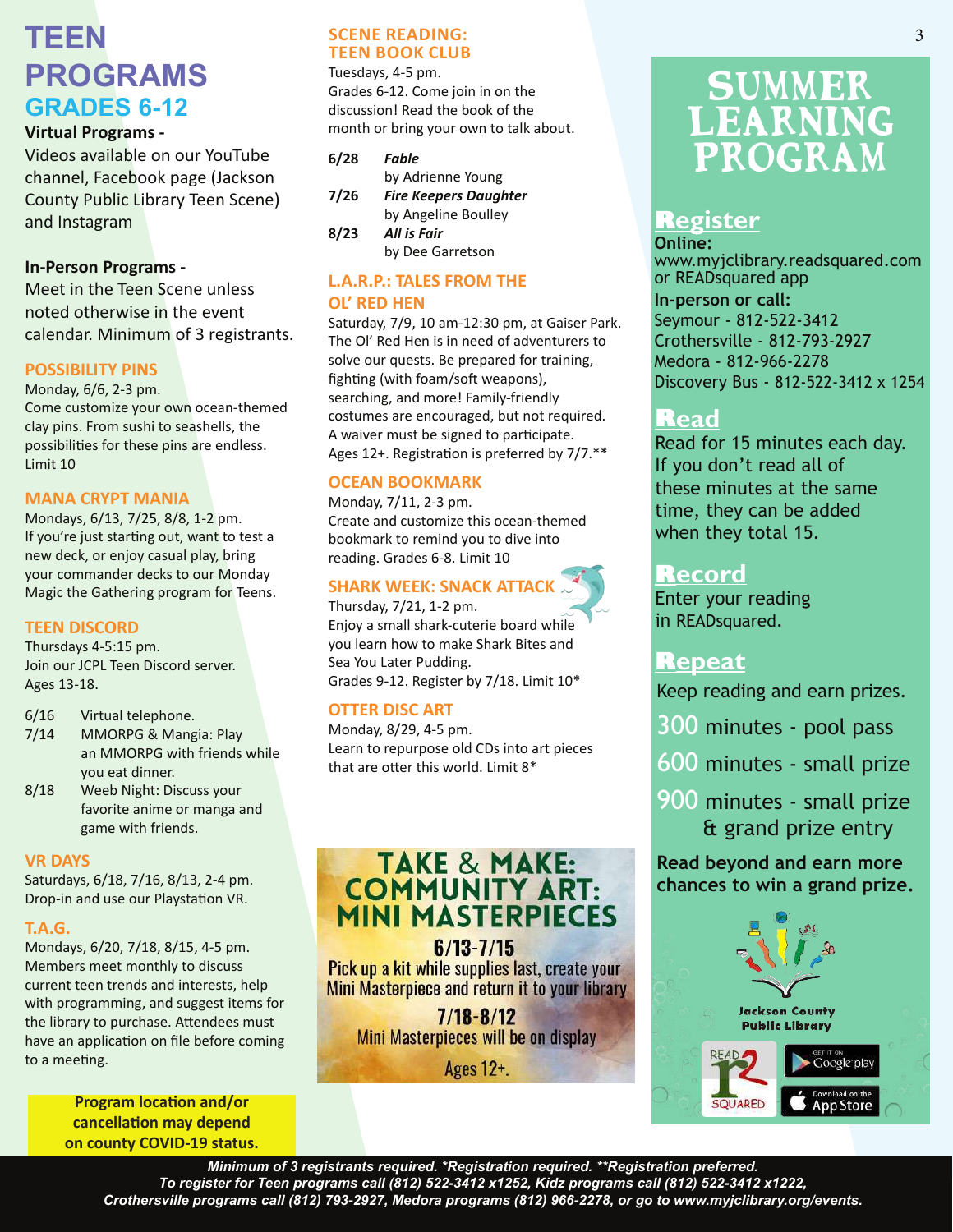# **KIDZ PROGRAMS**

#### ............................. **PAWS TO READ SUMMER**

6/6-7/28

Mondays and Thursdays, 1-2 pm. Tuesdays, 10:30-11:30 am. Fridays, 2-3 pm. 15-minute private reading sessions with a trained therapy dog. Does not meet on 6/10, 6/16, 6/28, 7/4, 7/7, 7/8, or 7/15. Grades K-5. 1 child per session.\* ,,,,,,,,,,,,,,,,,,,,,,,,,,,,,,,

#### **CASPIAN CREATIONS**

Mondays, 6/6 - 7/25, 3 pm. Older kids are invited to open their sea of creativity by practicing their art skills this summer. Does not meet 7/4. Grades K-5. Limit 15.\*

**EXCLUSIVE**

#### **STORYTIME**

Children are invited to participate in activities of music, rhymes, stories, and fingerplays, while working on developmental and early literacy growth. Children must be accompanied by an adult.

#### **Tuesdays, 6/7 - 7/26**

Does not meet 6/28 or 7/12. Limit 20 each session.\*

**10 am -** Babies, ages 0-24 months.

**10:30 OR 11 am -** Toddlers & Preschoolers, ages 2-5.

#### **FUNSHINE STORYTIME**

Thursdays, 6/9 - 7/28 at the Shields Park Bandstand, 10:30 am. Families are encouraged to bring their own blanket or chairs for this outdoor storytime. Babies - Preschoolers, ages 0-5. Does not meet 6/16.

#### **CURIOUS KIDS**

Tuesdays, 6/7 - 7/26, 4:30 pm. Join us as we spark interest in the STEAM fields through hands-on projects. Does not meet 6/28. Grades K-5. Limit 15.\*

#### **MASTERPIECE MAKERS**

Wednesdays, 6/8 - 7/27, 10:30 am. Children will experience various art forms and techniques using a variety of mediums. Children must be accompanied by an adult. Ages 3-5. Limit 15.\*

#### **GIANT GAMES**

Fridays, 2 or 4:30 pm. Play a life-size version of these classic games! Grades K-5. Limit 8 each session.\*

**6/10** - Monopoly Jr.® **7/15** - Pac-Man

#### **FOAM HAPPY!**

**Thursday, 6/16, 1-2 pm or 2-3 pm at Shields Park.**

*Foam Happy!* **is coming to Seymour! Join us at the park to get covered with foam from a giant bubbly cannon! Bathing suits, towels, and water shoes recommended (no flip flops). In partnership with Seymour Parks & Recreation and sponsored by the Friends of the Library. Ages 2-12. Children must be accompanied by an adult. Limit 50 each session on a first come first serve basis. Wristbands will be distributed beginning at 12:30 pm.**

#### END OF SUMMER ESCAPE / **BUBBLEFEST**

- Friday, 7/29, 10 am 12 pm
- at Shields Park.
- What could be more fun than
- bouncy houses or bubbles? How about
- **bouncy houses AND bubbles! The library**
- and Seymour Parks & Recreation are
- combining forces this year to make
- both events even better!



# **BUILD A SHARK**<br>WORKSHOP

Sponsored by the Friends of the Library. Register at: www.myjclibrary.org/events



Registrants must attend in person. No group registration.

#### **OCEAN SENSORY PLAY**

Tuesday, 7/12, 10 am - 12 pm outside at the main entrance. Bring your little ones to a hands-on program where they will play at various stations and stimulate their senses! Children must be accompanied by an adult. Ages 0-6.

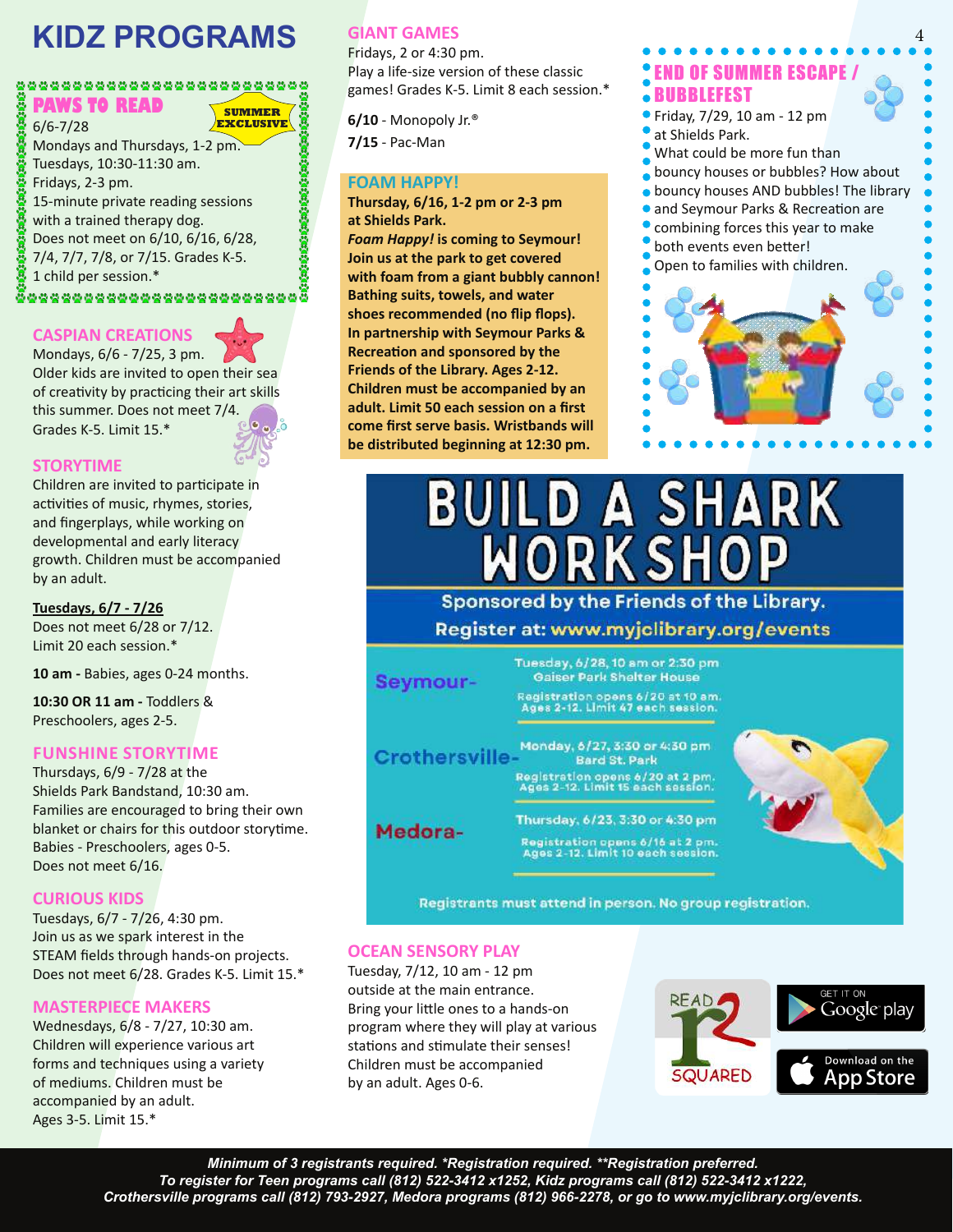#### **BRANCH PROGRAMS**

#### **CROTHERSVILLE ACTIVITIES FOR CHILDREN**

#### **PAWS TO READ**

Mondays, 6/6 & 7/11, 3:30-4:30 pm. 15-minute private reading sessions with a trained therapy dog. Grades K-5. 1 child per session.\* **SUMMER EXCLUSIVE**

#### **CURIOUS KIDS**

Wednesdays, 6/15, 7/20, & 8/17, 4 pm Join us as we spark interest in the STEAM fields through hands-on projects. Grades K-5. Limit 15.\*

#### **BUILD A SHARK WORKSHOP**

Monday, 6/27, 3:30 or 4:30 pm at Bard St. Park.

Listen to a story and stuff your own shark friend! Registration opens 6/20 at 2 pm. Registrants must attend in person. No group registration. Sponsored by the Friends of the Library. Children 9 and under must be accompanied by an adult. Ages 2-12. Limit 15 each session.\*

#### **OCEAN ART**

Wednesday, 7/13, 4 pm - Underwater Seascapes Friday, 7/15, 4 pm - Soothing Ocean Bottle Grades K-5. Limit 15.\*



Wednesday, 8/10, 2:30 pm. A time for toddlers to interact with each other and their caregiver using age appropriate toys, activities, and books. Ages 12-36 months. Limit 5.\*

#### **ACTIVITIES FOR FAMILIES WITH CHILDREN**

**GIANT GAMES: CANDY LAND®**

Wednesday, 8/24, 3:30 pm. Limit 10.\*

#### **ACTIVITIES FOR TEENS**

#### **TEEN DISCORD**

Thursdays 4-5:15 pm. Join our JCPL Teen Discord server. Ages 13-18. See page 3 for details.

#### **TAKE & MAKE: BUBBLE TEA**

Wednesday, 6/1-Wednesday, 6/29 Try your hand at making this refreshing drink. Pick up a kit all month while supplies last!

#### **TAKE & MAKE: DISC ART**

Monday, 8/1- Wednesday, 8/31 Repurpose old CDs into art pieces. Kits available all month while supplies last.

#### **ACTIVITIES FOR ADULTS**

#### **TAKE & MAKE: COMMUNITY ART: MINI MASTERPIECES**

With your help, we're putting together a mini art show for Jackson County! Pick up your Mini-Masterpieces kit for a chance to join the show. Ages 12+. See page 1 details.

#### **CROTHERSVILLE BOOK DISCUSSION**

Wednesdays, 6 pm. Check out a copy at the Crothersville Checkout Desk or digitally through Overdrive/Libby or Hoopla. Join us in the Crothersville meeting room for our discussion.

| 6/15 | <b>A Slow Fire Burning</b> |  |  |
|------|----------------------------|--|--|
|      | by Paula Hawkins           |  |  |
| 7/20 | <b>The Paper Palace</b>    |  |  |
|      | by Miranda Cowley Heller   |  |  |
| 8/17 | <b>Northern Spy</b>        |  |  |
|      | by Flynn Berry             |  |  |

#### **VIRTUAL PRESERVING THE HARVEST**

Friday, 8/12, 2 pm.

After your garden has yielded a bumper crop of vegetables and you can't give any more away, what will you do with the surplus? Mark Lyons from Green Thumb at Your Service will give options, including canning, freezing, dehydrating and other winter storage techniques. Join us in the meeting room at the Seymour or Crothersville Library or request the Zoom login to view from home. If you can't make it, the video will be available for a week following the program! Sponsored by the Friends of the Library. Registration required by 8/10.\*

#### **ZOOM: RECYCLING & YOU**

Tuesday, 8/23, 6-7 pm. See page 2 for details. Registration required by 8/22.\*

# **VIRTUAL FIELD TRIP: GULF OF MEXICO**

Take a virtual field trip to the Texas Aquarium and get a real time view of the Gulf of Mexico.

# Wednesday, 6/29, 5 pm

**Seymour or Crothersville Library Meeting Room** or contact us for Zoom information.

Sponsored by the Friends of the Library.

Registration required by 6/27.

**AREA AND IN A STATE** 

(812) 793-2927

303 West Second Stree Seymour, Indiana 47274<br>(812) 523-INFO (4636)

27 West Main St 120 East Main Street ra, IN 47260 ille, IN 47229 (612) 966-2278

**All adult programs reserved for ages 18 & over unless otherwise indicated.**

**Program location and/or cancellation may depend on county COVID-19 status.**

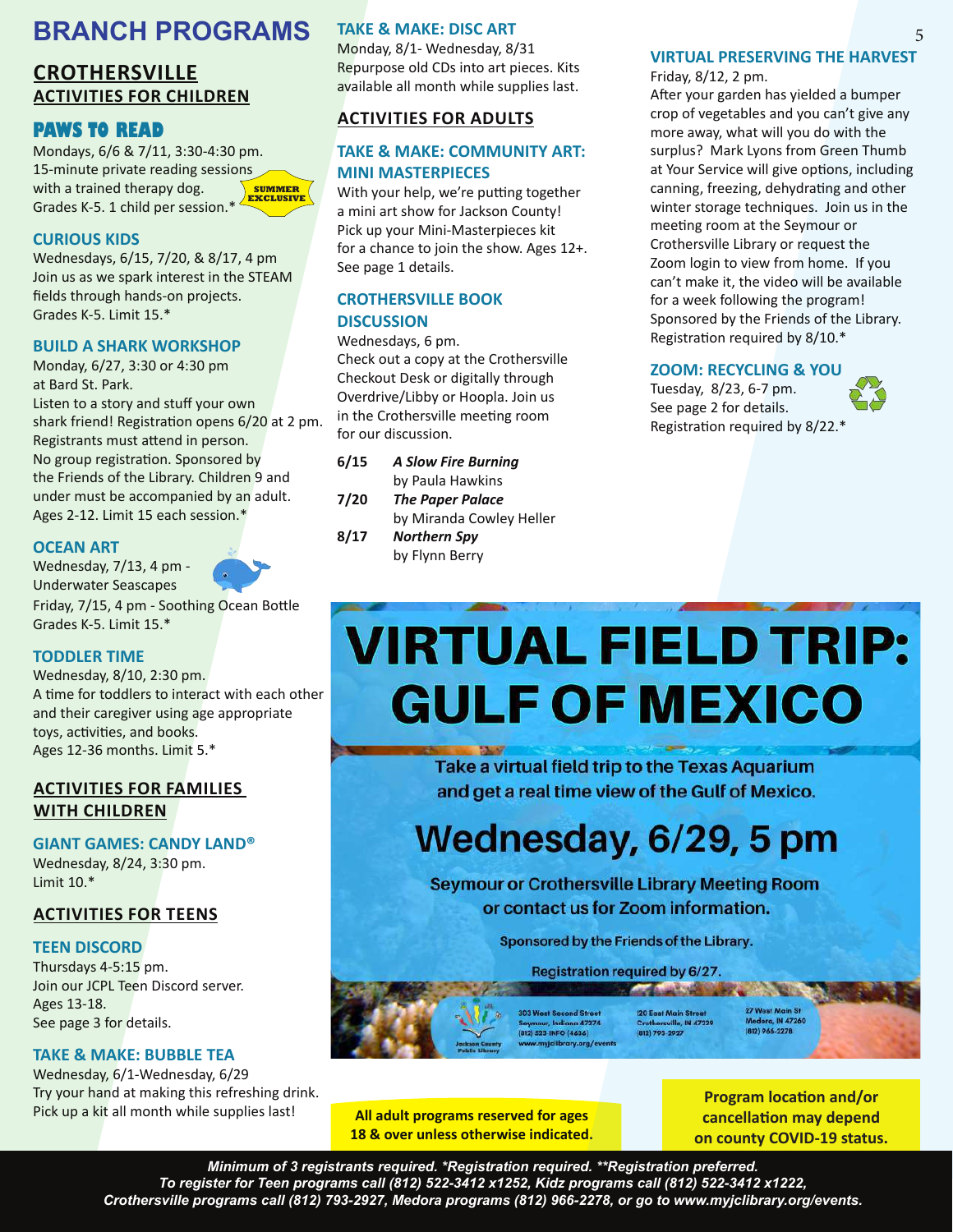#### **MEDORA ACTIVITIES FOR CHILDREN**

#### **BUILD A SHARK WORKSHOP**

Thursday, 6/23, 3:30 or 4:30 pm. Listen to a story and stuff your own shark friend! Registration opens 6/16 at 2 pm. Registrants must attend in person. No group registration. Sponsored by the Friends of the Library. Children 5 and under must be accompanied by an adult. Ages 2-12. Limit 10 each session.\*



#### **CRAFTS UNDER THE OCEAN**

Tuesdays, 3:30 pm. Grades K-5. Limit 10.\* **6/14** Rainbow Fish **7/12** Soothing Ocean Bottle

#### **ACTIVITIES FOR FAMILIES WITH CHILDREN**

**GIANT GAMES: CANDY LAND®**

Thursday, 8/11, 3:30 pm. Limit 10.\*

#### **ACTIVITIES FOR TEENS**

#### **TEEN DISCORD**

Thursdays 4-5:15 pm. Join our JCPL Teen Discord server. Ages 13-18. See page 3 for details.

#### **TAKE & MAKE: BUBBLE TEA**

Thursday, 6/2-Thursday, 6/30 Try your hand at making this refreshing drink. Pick up a kit all month while supplies last!

#### **TAKE & MAKE: DISC ART**

Tuesday 8/2- Tuesday, 8/30 Repurpose old CDs into art pieces. Kits available all month while supplies last.

#### **ACTIVITIES FOR ADULTS**

#### **TAKE & MAKE: COMMUNITY ART: MINI MASTERPIECES**

With your help, we're putting together a mini art show for Jackson County! Pick up your Mini-Masterpieces kit for a chance to join the show. Ages 12+. See page 1 details.

> **Program location and/or cancellation may depend on county COVID-19 status.**

#### **VIRTUAL FIELD TRIP: GULF OF MEXICO**

**Wednesday, 6/29, 5 pm.**

**The Gulf of Mexico and the Caribbean Sea are dynamic and diverse ecosystems that support a wide range of life. Join us as we Zoom with the Texas State Aquarium to explore a variety of environments through their real-time cameras. Register for a spot in the library meeting room to view on the big screen or request the Zoom link to view from home. Sponsored by the Friends of the Library. Registration required by 6/27.\***

#### **VIRTUAL PRESERVING THE HARVEST** Friday, 8/12, 2 pm.

After your garden has yielded a bumper crop of vegetables and you can't give any more away, what will you do with the surplus? Mark Lyons from Green Thumb at Your Service will give options, including canning, freezing, dehydrating and other winter storage techniques. Join us in the meeting room at the Seymour or Crothersville Library or request the Zoom login to view from home. If you can't make it, the video will be available for a week following the program! Sponsored by the Friends of the Library. Registration required by 8/10.\*

#### **ZOOM: RECYCLING & YOU**

Tuesday, 8/23, 6-7 pm. See page 2 for details. Registration required by 8/22.\*





6/16, 4-5:15 pm **Virtual telephone** 

7/14, 4-5:15 pm **MMORPG & Mangia:** Play an MMORPG with<br>riends while you eat dinner

8/18, 4-5:15 pm **Weeb Night:** scuss your favorite<br>iime or manga and rame with friends

# **SUMMER** Learning Program

#### **Register**

**Online:**  www.myjclibrary.readsquared.com or READsquared app **In-person or call:** Seymour - 812-522-3412 Crothersville - 812-793-2927 Medora - 812-966-2278 Discovery Bus - 812-522-3412 x 1254

#### **Read**

Read for 15 minutes each day. If you don't read all of these minutes at the same time, they can be added when they total 15.

#### **Record**

Enter your reading in READsquared.

#### **Repeat**

Keep reading and earn prizes.

- 300 minutes pool pass
- 600 minutes small prize
- 900 minutes small prize & grand prize entry

**Read beyond and earn more chances to win a grand prize.**





**Public Library** 

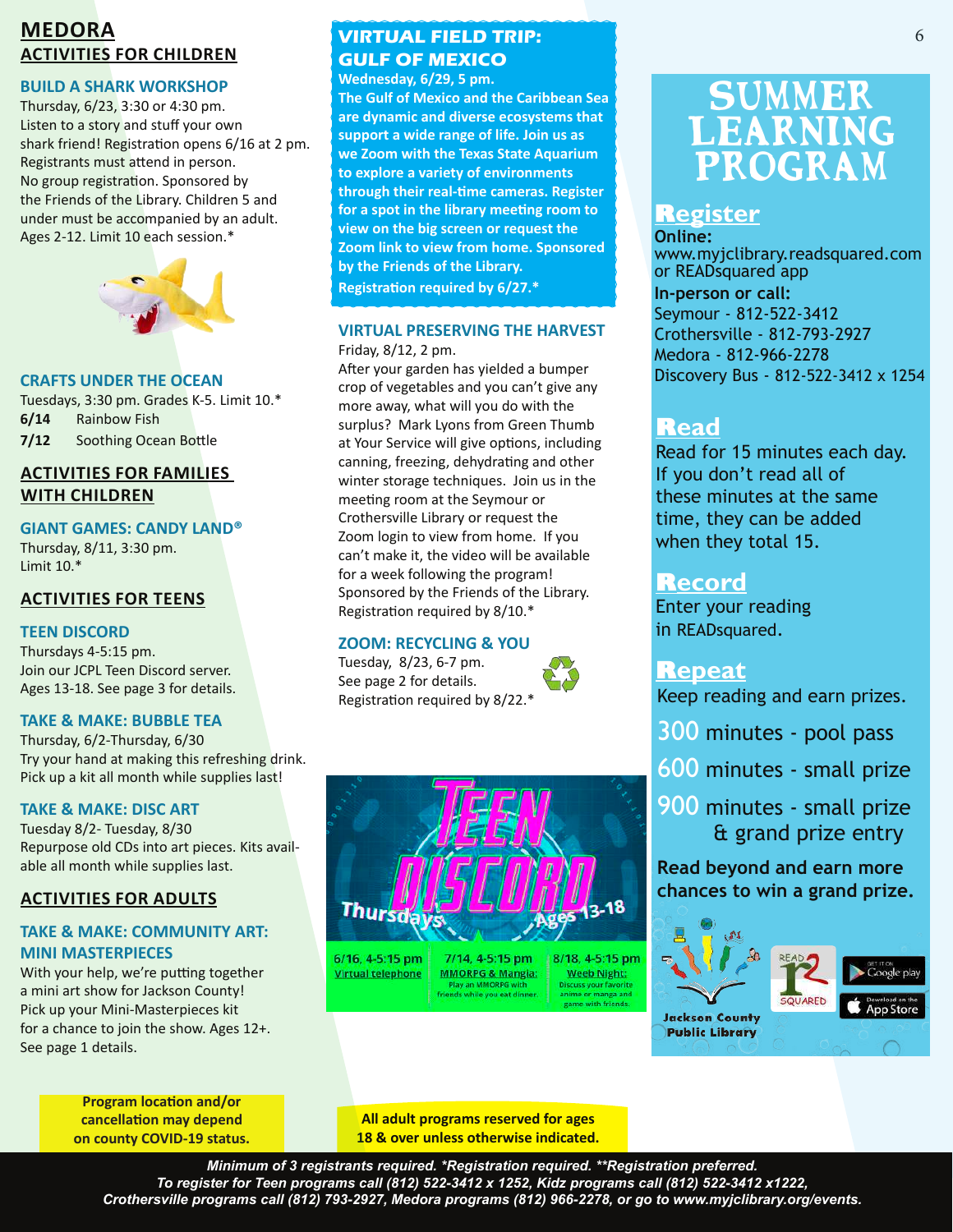# **Calendars**

### **June**

- **1 Take & Make: Bubble Tea** 6/1-6/29
- **2 Take & Make: Bubble Tea** 6/2-6/30  **Beach Reads and Cocktails** 7 pm
- **6 Paws to Read** 1 pm  **Possibility Pins** 2 pm  **Caspian Creations** 3 pm  **Paws to Read** 3:30 pm
- **7 Storytime Babies** 10 am **Toddlers/Pre-K** 10:30 OR 11 am  **Paws to Read** 10:30 am  **Curious Kids** 4:30 pm
- **8 Masterpiece Makers** 10:30 am **9 Funshine Storytime Babies - Preschoolers** 10:30 am

 **Paws to Read** 1 pm

- **10 Giant Games: Monopoly Jr.** 2 or 4:30 pm
- **11 Red, White & Blue Festival (Crothersville Closed)**
- **13 Take & Make: Community Art: Mini Masterpieces Kit** 6/13-7/15

# **July**

#### **1 Paws to Read** 2 pm **2 Green Cleaning** 2 pm **4 Closed for 4th of July 5 Storytime Babies** 10 am **Toddlers/Pre-K** 10:30 OR 11 am  **Paws to Read** 10:30 am  **Saving Seeds** 2 pm  **Curious Kids** 4:30 pm **6 Masterpiece Makers** 10:30 am **7 Funshine Storytime Babies - Preschoolers** 10:30 am  **Beach Reads and Cocktails** 7 pm **9 L.A.R.P.: Tales from the ol' Red Hen** 10 am-12:30 pm  **Friends of the Library Sale** 11 am-4 pm **11 Paws to Read** 1 pm

- **Ocean Bookmark** 2 pm  **Caspian Creations** 3 pm  **Paws to Read** 3:30 pm
- **12 Ocean Sensory Play** 10 am-12 pm  **Paws to Read** 10:30 am  **Crafts Under the Ocean** 3:30 pm
	- **Seymour All Ages Gray**
	- **Seymour General Purple**
	- **• Seymour Kids Pink**
- **Paws to Read** 1 pm  **Mana Crypt Mania** 1 pm  **Caspian Creations** 3 pm **14 Storytime Babies** 10 am **Toddlers/Pre-K** 10:30 OR 11 am  **Paws to Read** 10:30 am  **Crafts Under the Ocean** 3:30 pm  **Curious Kids** 4:30 pm  **Tuesday Night Book Club** 7 pm **15 Masterpiece Makers** 10:30 am  **Curious Kids** 4 pm  **Book Discussion** 6 pm **16 Foam Happy!** 1-2 or 2-3 pm  **Teen Discord** 4 pm **17 Fantastic Fiction** 11 am  **Paws to Read** 2 pm **18 VR Days** 2 pm **20 Paws to Read** 1 pm  **Caspian Creations** 3 pm
- **T.A.G.** 4 pm **21 Storytime Babies** 10 am **Toddlers/Pre-K** 10:30 OR 11 am

 **Curious Kids** 4:30 pm  **Tuesday Night Book Club** 7 pm **13 Masterpiece Makers** 10:30 am  **Ocean Art** 4 pm **14 Funshine Storytime Babies - Preschoolers** 10:30 am  **Paws to Read** 1 pm  **Teen Discord** 4 pm **15 Fantastic Fiction** 11 am  **Giant Games: Pac-Man** 2 or 4:30 pm **Ocean Art** 4 pm **16 VR Days** 2 pm **18 Take & Make: Community Art: Mini Masterpieces Display** 7/18-8/12  **Paws to Read** 1 pm  **Caspian Creations** 3 pm  **T.A.G.** 4 pm **19 Storytime Babies** 10 am **Toddlers/Pre-K** 10:30 OR 11 am  **Paws to Read** 10:30 am

**20 Masterpiece Makers** 10:30 am

 **Curious Kids** 4:30 pm

**• Seymour Teens - Teal • Crothersville - Blue • Medora - Red**

 **Paws to Read** 10:30 am  **Curious Kids** 4:30 pm

**22 Masterpiece Makers** 10:30 am **23 Funshine Storytime**

**Babies - Preschoolers** 10:30 am

 **Paws to Read** 1 pm  **Build a Shark Workshop** 3:30 or 4:30 pm

- **24 Beaches & Brushes** 2 pm  **Paws to Read** 2 pm
- **27 Paws to Read** 1 pm  **Caspian Creations** 3 pm  **Build a Shark Workshop** 3:30 or 4:30 pm
- **28 Build a Shark Workshop** 10 am or 2:30 pm  **Scene Reading: Teen Book Club** 4 pm
- **29 Masterpiece Makers** 10:30 am  **Virtual Field Trip: Gulf of Mexico** 5 pm
- **30 Funshine Storytime Babies - Preschoolers** 10:30 am  **Paws to Read** 1 pm

 **Curious Kids** 4 pm **Book Discussion** 6 pm

- **21 Funshine Storytime Babies - Preschoolers** 10:30 am  **Paws to Read** 1 pm  **Shark Week: Snack Attack** 1 pm
- **22 Paws to Read** 2 pm
- **25 Mana Crypt Mania** 1 pm  **Paws to Read** 1 pm **Caspian Creations** 3 pm
- **26 Storytime Babies** 10 am **Toddlers/Pre-K** 10:30 OR 11 am  **Paws to Read** 10:30 am  **Scene Reading: Teen Book Club** 4 pm  **Curious Kids** 4:30 pm
- **27 Masterpiece Makers** 10:30 am
- **28 Funshine Storytime Babies - Preschoolers** 10:30 am
- **Paws to Read 1 pm**<br>**29** End of Summer Esca **29 End of Summer Escape/ Bubblefest** 10 am-12 pm  **Paws To Read** 2 pm
	- **Seymour & Crothersville Green All Locations - Brown** 
		- **• Closings Orange**

**(Calendars continue on next page.)**